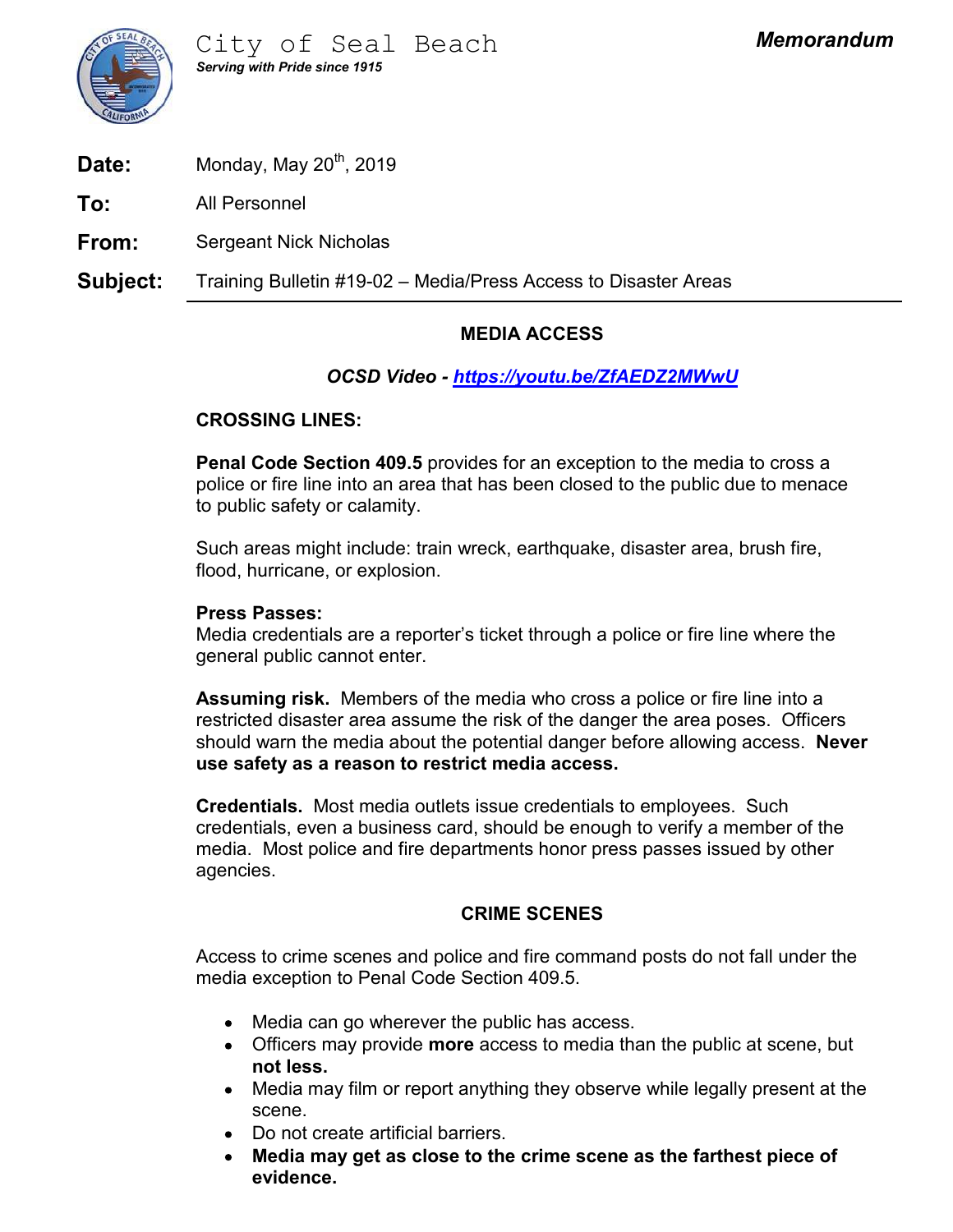# Media Access to Areas Closed to the Public Questions and Answers

#### Penal Code Section 409.5 and California Case Law

#### What constitutes justification to close an area?

"Menace to public health or safety created by a calamity." Examples: flood, storm, fire, earthquake, explosion, accident, or other disaster. Others: beach closures from sewage spills, hazardous materials, riot or civil disturbance. Media Access to Areas Closed to the Public<br>
Questions and Answers<br>
Penal Code Section 409.5 and California Case Law<br>
What constitutes justification to close an area?<br>
"Menace to public health or safety created by a calamit

#### Who has authority to close an area?

Full-time peace officer personnel named in 409.5 PC, and/or designated as peace officers in 830.2 PC.

Consult Government Code Section 8630-34.

#### How many types of areas can be designated for closure?

**Media Access to Areas Closed to the Public<br>
Cuestions and Answers<br>
Penal Code Section 409.5 and California Case Law<br>
constitutes justification to close an area?<br>
ce to public health or safety created by a calamity." Examp** may spread. It can include actual disaster site as well as location immediately surrounding, including Starting areas. Note: The constitutes in the system of the state of the method of the method of conserved to public health or safety created by a calamity." Examples: flood, storm, fire, earthquake, explosion, accident, or rules, AG opinion 95-509. constitutes justification to close an area?<br>
2. co to public health or safety created by a calamity," Examples: flood, storm, fire, earthquake,<br>
2. Com, accident, or other disaster. Others: beach closures from sewage spill as, not of own disturbance.<br> **as authority to close an area?**<br>
The peace officer personnel named in 409.5 PC, and/or designated as peace officers in 830.2<br> **a mayor, city manager, or fire chief have closure authority?**<br> **1** Lows a large transfer of the client last and the close and the consult Government Code Section 8630-34.<br>
How many types of areas can be designated for closure?<br>
1. Disaster area: covered in (A) of 409.5 PC. The area can be

immediately surrounding the CP. Command posts can be an emergency field CP or a regional EOC (Emergency Operations Center) at a distance from the disaster. are through a maximum of an introduced person and (B) of 409.5 PC. CP can be closed, including area<br>timediately surrounding the CP. Command posts can be an emergency field CP or a regional EOC<br>(Emergency Operations Center)

closed as they are on private property and tenants can regulate entry.

#### How long can area be closed?

For the duration of the emergency, this can include the aftermath of disaster for cleanup.

Ropes, markers or guards. This is broadly defined, but the area must be designated or marked. Courts have given reasonable interpretation.

#### What constitutes violation of being in closed area?

An unauthorized person who willfully and knowingly enters, and who willfully remains within the area remaining after given notice to leave. How long can area be closed?<br>For the duration of the emergency, this can include the aftermath of disaster for cleanup<br>How are closed areas identified?<br>Ropes, markers or guards. This is broadly defined, but the area must b

#### What action can be taken against violators?

Can arrest any unauthorized person who willfully remains after notice to leave.

#### Is anyone exempted, other than "Authorized person"?

By the statute, "duly authorized representatives of the news media" are exempted from staying out. They assume the risk of the danger for which the area was closed to the public. This includes